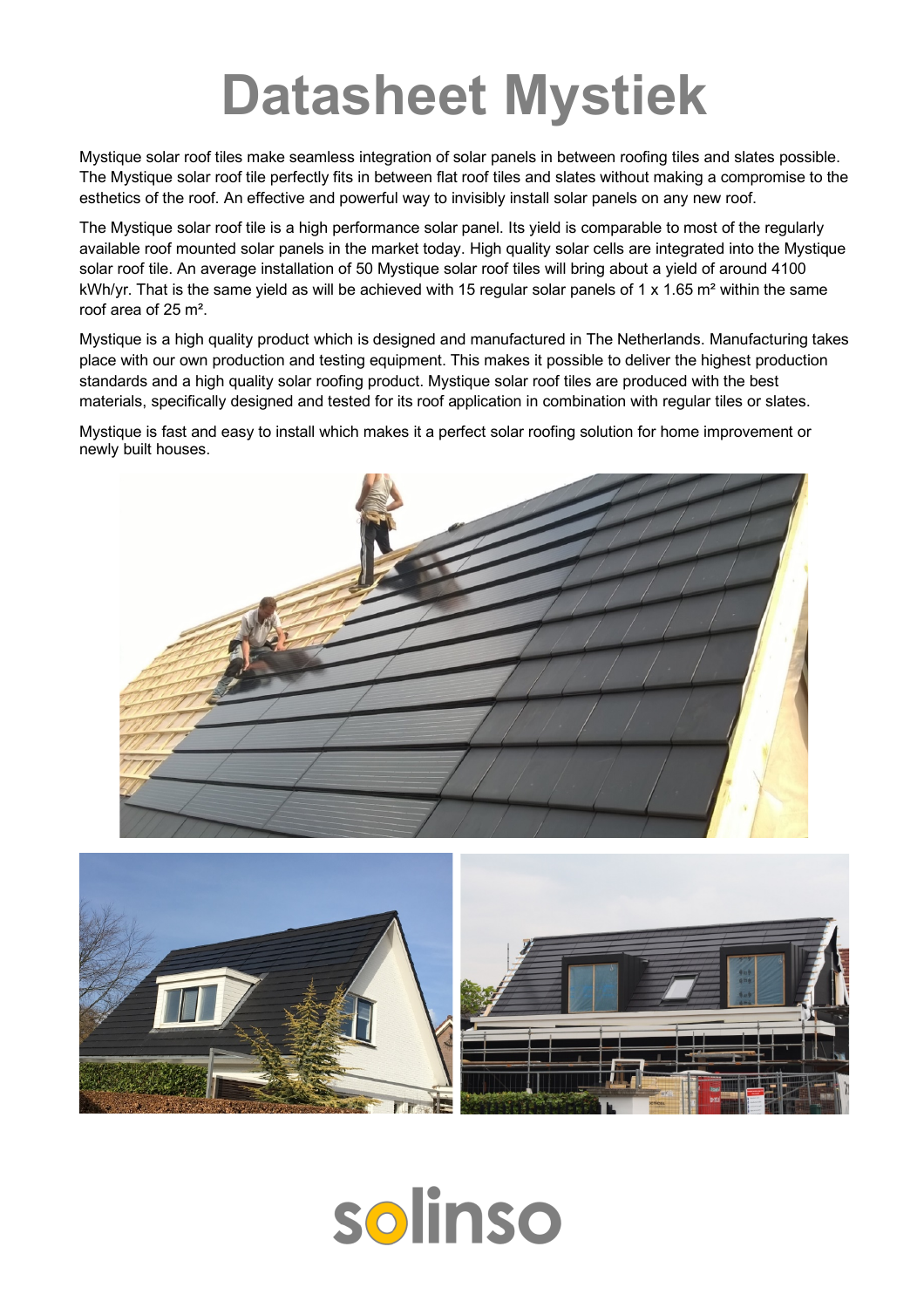# solinso

### **Technical data**



Mystique solar roof tiles are provided with regular MC-4 connectors.

| Average working width                                              | 1500 | mm             |
|--------------------------------------------------------------------|------|----------------|
| Average working length                                             |      |                |
| Lath work spacing absolute minimum*                                | 320  | mm             |
| Lath work spacing advised minimum                                  | 330  | mm             |
| Lath work spacing maximum                                          | 350  | mm             |
| Effective height/thickness                                         | 26   | mm             |
| Minimum roof pitch (follow the instructions of the tiles supplier) | 25   | degrees        |
| Maximum roof pitch                                                 | 90   | degrees        |
| Weight                                                             | 8    | kg             |
| Surface coverage at 333 mm lath work spacing                       | 0.5  | m <sup>2</sup> |

\* At a lath work spacing smaller than 330mm , the electrical yield will diminish due to partial shading of the solar cells. As a rule of thumb, a decrease of power of 0,25% per mm overlap can be taken in mind.

All Mystique solar roof tiles have to get screwed into the lath beneath the solar roof tile through the holes presented at the top of the Mystique solar roof tile. Additionally, every Mystique has to get fixed with a tile safety hook. A more detailed description is found in the installation instruction.

#### **Roof tiles and slates**

The Mystique solar roof tile fits with several brands and models of flat tiles and slates, amongst which:

| Nelskamp             | Planum, S-9 <sup>*</sup>                                       |
|----------------------|----------------------------------------------------------------|
| Wienerberger-Koramic | Actua 10 LT <sup>*</sup> , Actua 10 LG <sup>*</sup>            |
| Monier               | Stonewold, Tuile plat <sup>*</sup> , Signy-Finnez <sup>‡</sup> |
| Eternit              | Concreto kapstadt, Domino <sup>‡</sup>                         |
| Jacobi Walther       | Stylist <sup>*</sup>                                           |

The use of these tiles requires an adjustment to the laths, as well as a minor adjustment to the tiles, to secure a seamless connection with the Mystique solar roof tile. These adjustments will eventually show no visibility from the outside.

 $<sup>‡</sup>$  The use of these tiles requires an adjustment to the laths as well as the application of hidden drainage channels in order to make an</sup> esthetic seamless connection to the Mystique solar roof tile. Also the side connection of this tile needs to be polished away. These adjustments will eventually show no visibility from the outside.